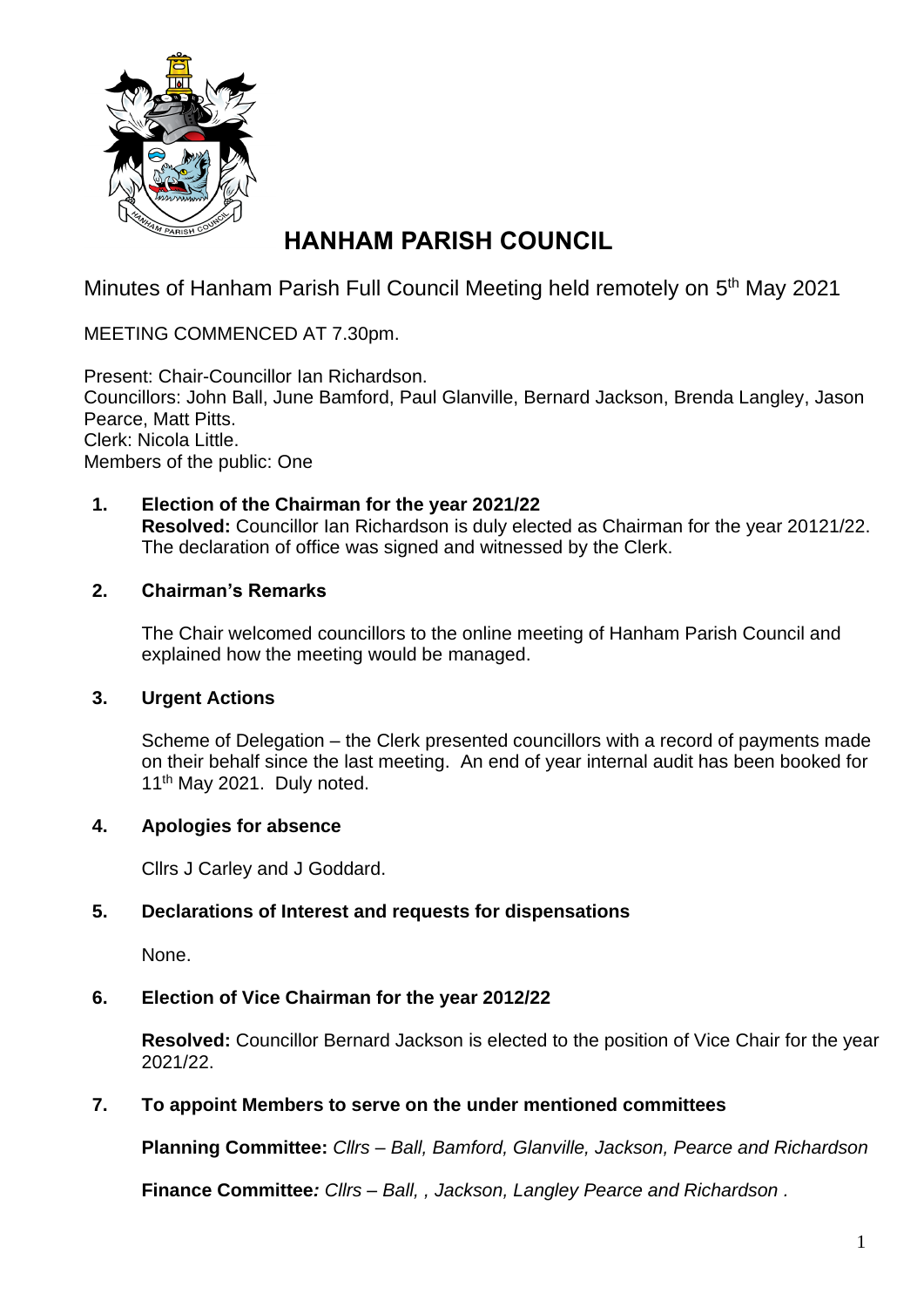#### **8. To appoint representatives to other bodies**

**Resolved:** Members to represent Hanham Parish on the following;

- a) ALCA- *Cllr I Richardson*
- b) Guardian for the Defibrillator *Cllr B Jackson*
- c) Hanham Business Community Partnership- *Cllr B Jackson*
- d) Hanham Community Centre, Management Committee- *Cllr B Jackson*
- e) Hanham and Longwell Green Community Engagement Forum- *Cllr B Langley*
- f) Hanham Common Fayre Committee- *Cllr I Richardson*
- g) Newsletter *Cllr Glanville*
- h) Remembrance Service Co-ordinator*- Cllr I Richardson and J Pearce*
- i) Town and Parish Council Forum *Cllr I Richardson*
- j) Any other groups- *Nothing identified.*

#### **9. Confirmation of Minutes**

The Chair asked that the minutes of the Full Council of 7<sup>th</sup> April 2021 be approved.

Resolved: That the minutes of the Full Council of 7<sup>th</sup> April 2021 are approved as a correct record and the Clerk is authorised to sign on behalf of the Chairman.

#### **10. Adjourn for Public Participation**

No members of the public wished to speak.

#### District Councillors Report

------

------

# **11. Meeting Reconvened**

#### **12. Finance**

The Chair of Finance provided a verbal report. Confirmation has been received from HSBC Bank that funds in the High Interest Bond have been reinvested for a further 6 months.

The following payments have been received. Vat refund for year-end 31st March 2021 for £2,932.99 A CIL payment of £17,535.57 The first half of this year's precept £28,525.50.

| Account Balance as at 4/5/2021      |            | £ |
|-------------------------------------|------------|---|
| <b>HSBC Treasurers Account</b>      | 1,408.35   |   |
| <b>Election Account</b>             | 21,320.17  |   |
| <b>High Interest Business Bond</b>  | 11,810.96  |   |
| High Interest Money Manager Account | 96,638.93  |   |
| Nat West Parish account             | 50,214.53  |   |
| Nat West Bus Current account        | 20,000.00  |   |
| <b>Total</b>                        | 201,392.94 |   |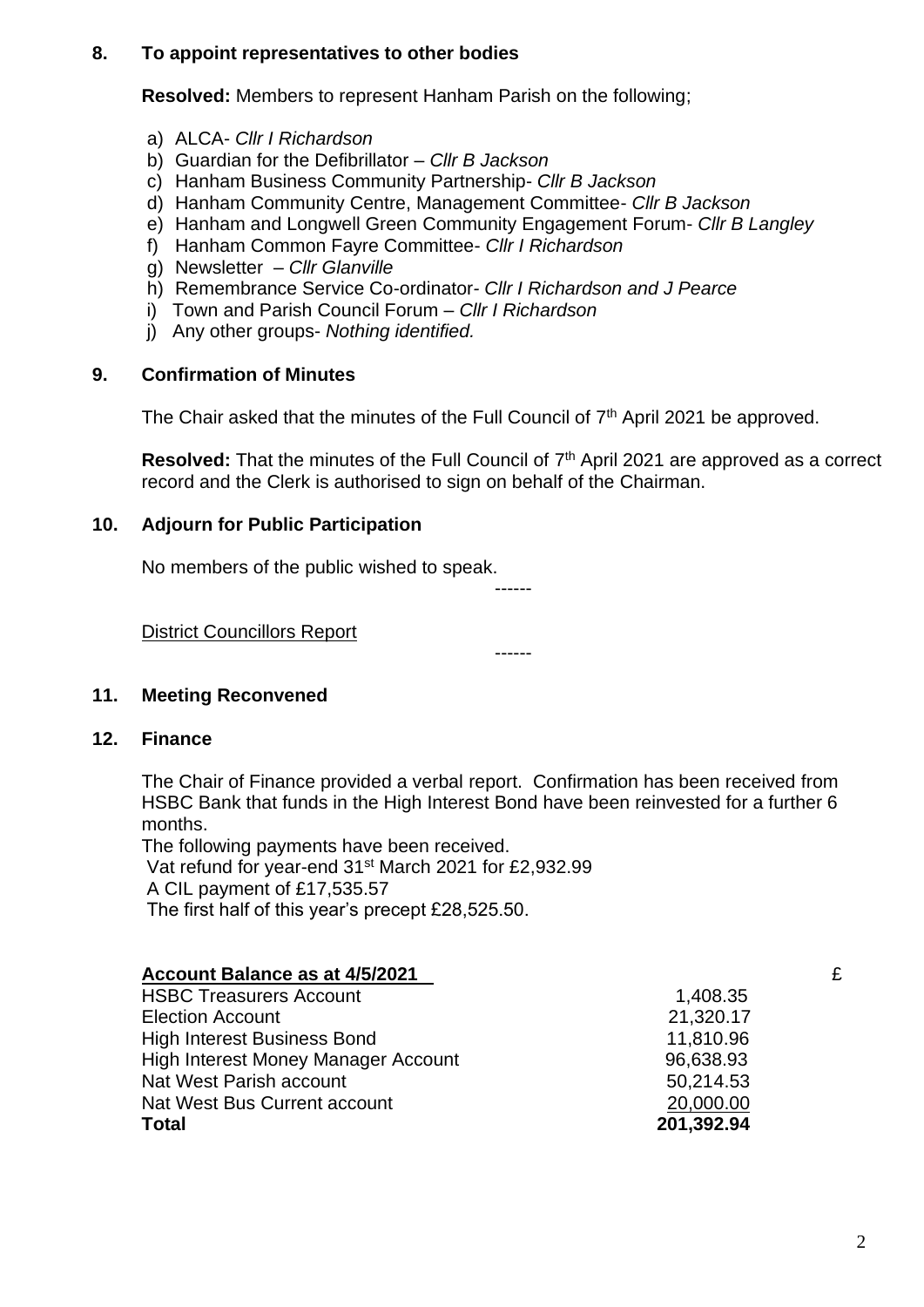# **13. Annual Return for year ended 31 March 2021**

- a) **Resolved:** the Financial Statement for 2020/21 approved and signed by the Chair
- b) **Resolved:** Section1 of the Annual Governance Statement for 2020/21 approved and signed by the Chair
- c) **Resolved:** Section 2, Accounting Statements for 2020/21 approved and signed by the Chair

#### **14. Annual Review**

- a) Standing Orders no changes required. Duly noted.
- b) Asset and Inventory register, received and approved.
- c) Council Insurance Policy, Clerk to enquire about a further three-year deal upon renewal.
- d) Risk Assessments
	- Bus shelter, no changes required
	- Home working, review undertaken with the Chair, no changes required
	- Financial risks, no changes required.
	- Risk Assessment register, no changes required.

**Resolved**: All registers reviewed; no further action required. The parish council is satisfied that robust systems are in place.

- e) The following policies were reviewed however no changes were identified.:
	- -Document Retention and Destruction Policy
	- Information and Data Protection Policy
	- Social Media and Electronic Communication Policy
	- Management of Transferable Data

## **15. General Power of Competence**

**Eligibility Resolved:** The criteria has been met, with at least two thirds elected councillors and a Clerk holding a sector specific recognised qualification.

#### **16. Matters Arising from Previous Meetings**

Laburnum car park – electric charging points. Concerns expressed over the charging point bays being remarked creating the loss of a further parking space.

#### **17. Correspondence Received**

None.

#### **18. Return to physical meetings**

A discussion took place regarding this matter and councillors confirmed that they were in receipt of a risk assessment and a checklist prepared by the Clerk detailing a number of issues that needed to be considered before returning to physical meetings.

**Resolved:** keep the number of physical meetings to a minimum using a temporary scheme of delegation for non-urgent business during the next three months. First physical meeting will take place on 1 September 2021.

For the short term the Clerk will organise a catch up with members to share business and gather views and that will take place virtually.